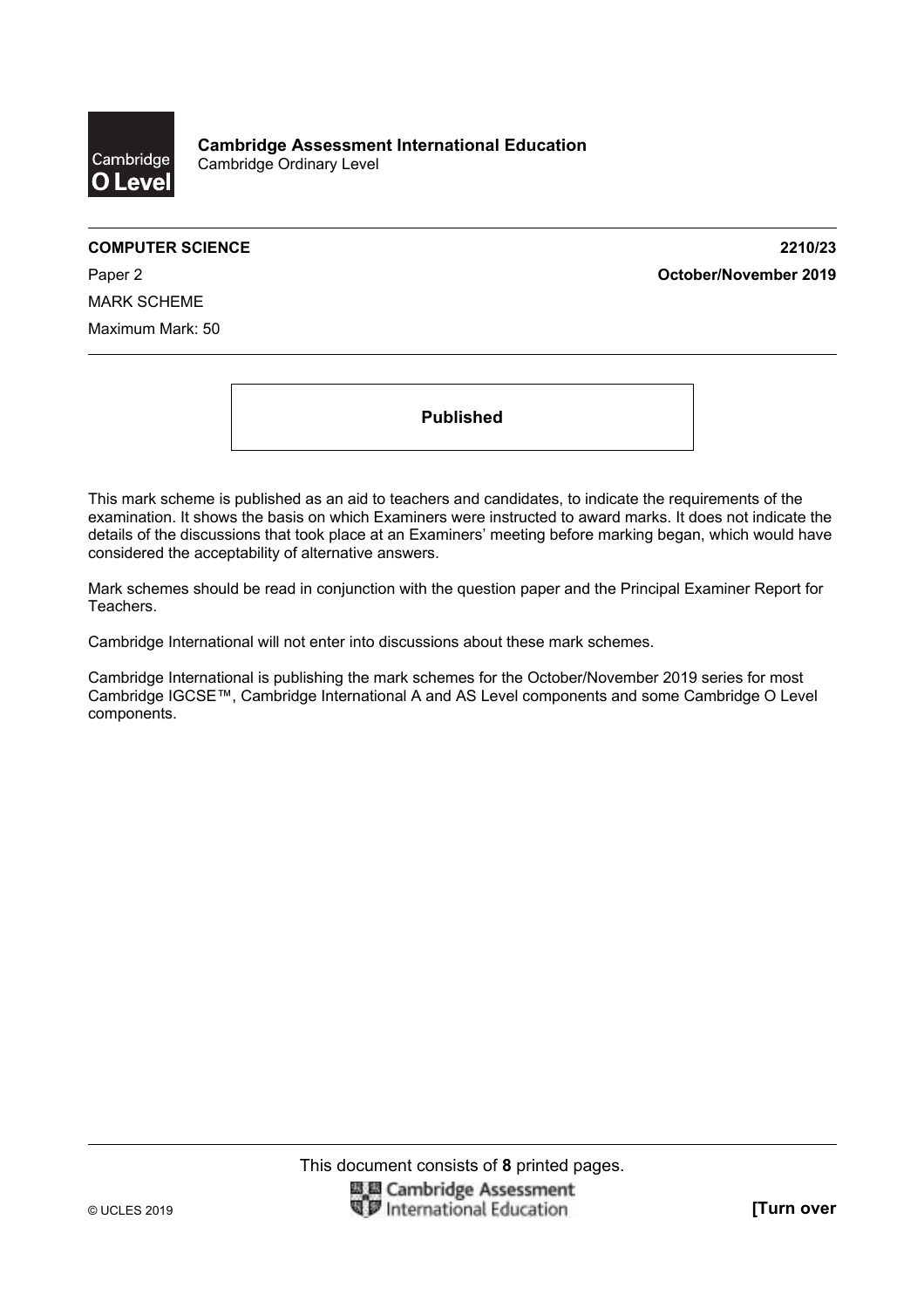# **Generic Marking Principles**

These general marking principles must be applied by all examiners when marking candidate answers. They should be applied alongside the specific content of the mark scheme or generic level descriptors for a question. Each question paper and mark scheme will also comply with these marking principles.

GENERIC MARKING PRINCIPLE 1:

Marks must be awarded in line with:

- the specific content of the mark scheme or the generic level descriptors for the question
- the specific skills defined in the mark scheme or in the generic level descriptors for the question
- the standard of response required by a candidate as exemplified by the standardisation scripts.

GENERIC MARKING PRINCIPLE 2:

Marks awarded are always **whole marks** (not half marks, or other fractions).

GENERIC MARKING PRINCIPLE 3:

Marks must be awarded **positively**:

- marks are awarded for correct/valid answers, as defined in the mark scheme. However, credit is given for valid answers which go beyond the scope of the syllabus and mark scheme, referring to your Team Leader as appropriate
- marks are awarded when candidates clearly demonstrate what they know and can do
- marks are not deducted for errors
- marks are not deducted for omissions
- answers should only be judged on the quality of spelling, punctuation and grammar when these features are specifically assessed by the question as indicated by the mark scheme. The meaning, however, should be unambiguous.

GENERIC MARKING PRINCIPLE 4:

Rules must be applied consistently e.g. in situations where candidates have not followed instructions or in the application of generic level descriptors.

GENERIC MARKING PRINCIPLE 5:

Marks should be awarded using the full range of marks defined in the mark scheme for the question (however; the use of the full mark range may be limited according to the quality of the candidate responses seen).

GENERIC MARKING PRINCIPLE 6:

Marks awarded are based solely on the requirements as defined in the mark scheme. Marks should not be awarded with grade thresholds or grade descriptors in mind.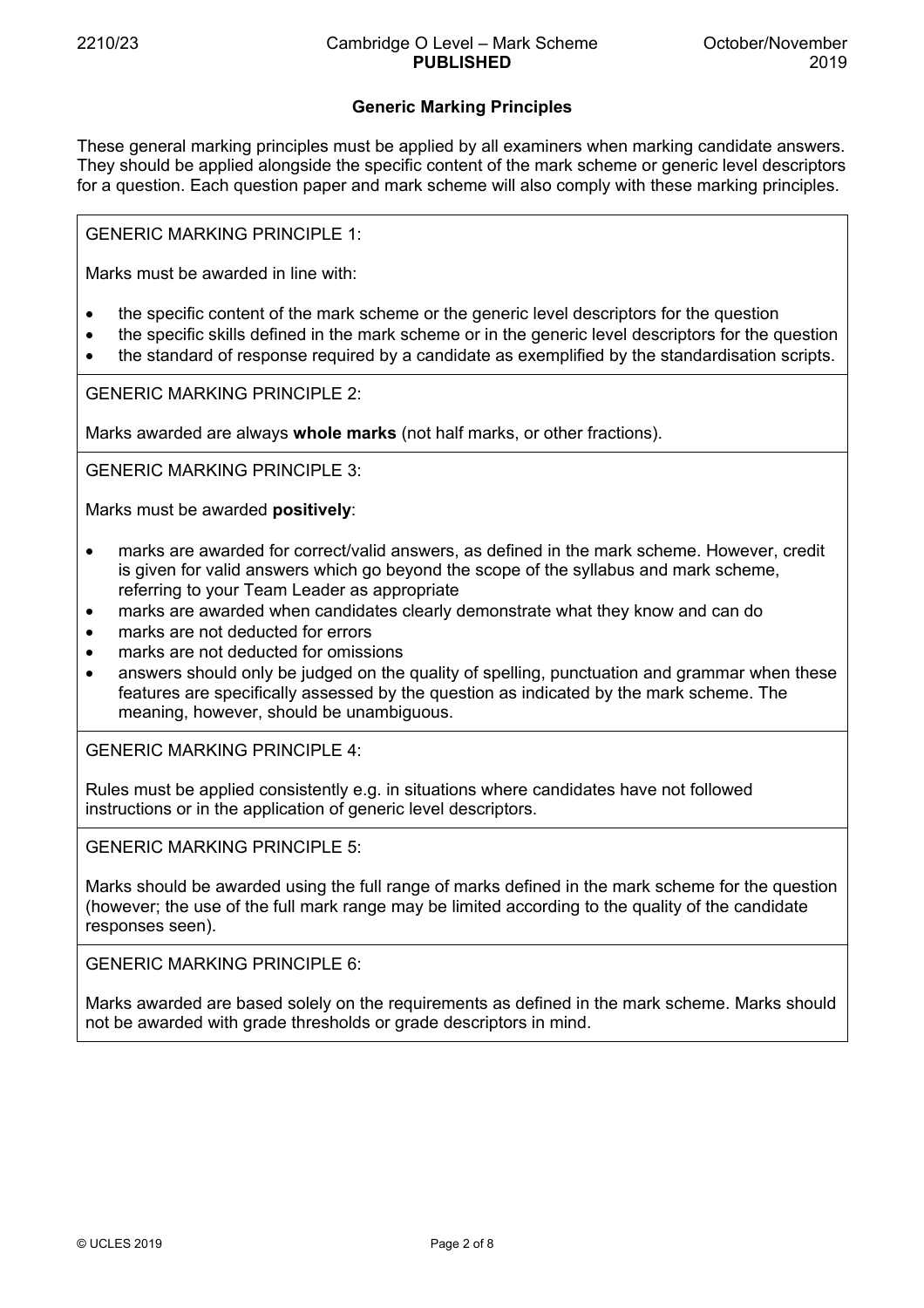| Question | <b>Marks</b><br><b>Answer</b>                                                                                                                                                                                                                                                                                                                                                                                                                                                                                                                                                                                                                                |   |  |  |  |
|----------|--------------------------------------------------------------------------------------------------------------------------------------------------------------------------------------------------------------------------------------------------------------------------------------------------------------------------------------------------------------------------------------------------------------------------------------------------------------------------------------------------------------------------------------------------------------------------------------------------------------------------------------------------------------|---|--|--|--|
| 1(a)     | Two examples of:<br>Any meaningful name for an array related to Task $1$ – one mark, e.g.<br>TileDescription<br>TilePrice<br>TileCode<br>Correct data type and purpose related to Task $1$ – one mark, e.g.<br>string to store the name / description of the tiles<br>$\bullet$<br>real to store the price of the tiles<br>$\bullet$<br>string to store the tile codes                                                                                                                                                                                                                                                                                       | 4 |  |  |  |
| 1(b)     | Any meaningful name for a variable related to Task $2$ – one mark, e.g.<br>NumberOfWalls<br>TotalArea<br>$\bullet$<br>TotalCost<br>$\bullet$<br>Relevant data type for the variable related to Task $2$ – one mark, e.g.<br>Integer<br>٠<br>$\ldots$ Real<br>Relevant purpose for the variable related to Task $2$ – one mark, e.g.<br>to store the number of walls that need to be tiled<br>$\bullet$<br>to store the total area / cost<br><b>One</b> mark for a correct reason, e.g.<br>Variables allow the storage of values within a program that may change as<br>$\bullet$<br>the program runs // Variables are used to store values that are input or | 4 |  |  |  |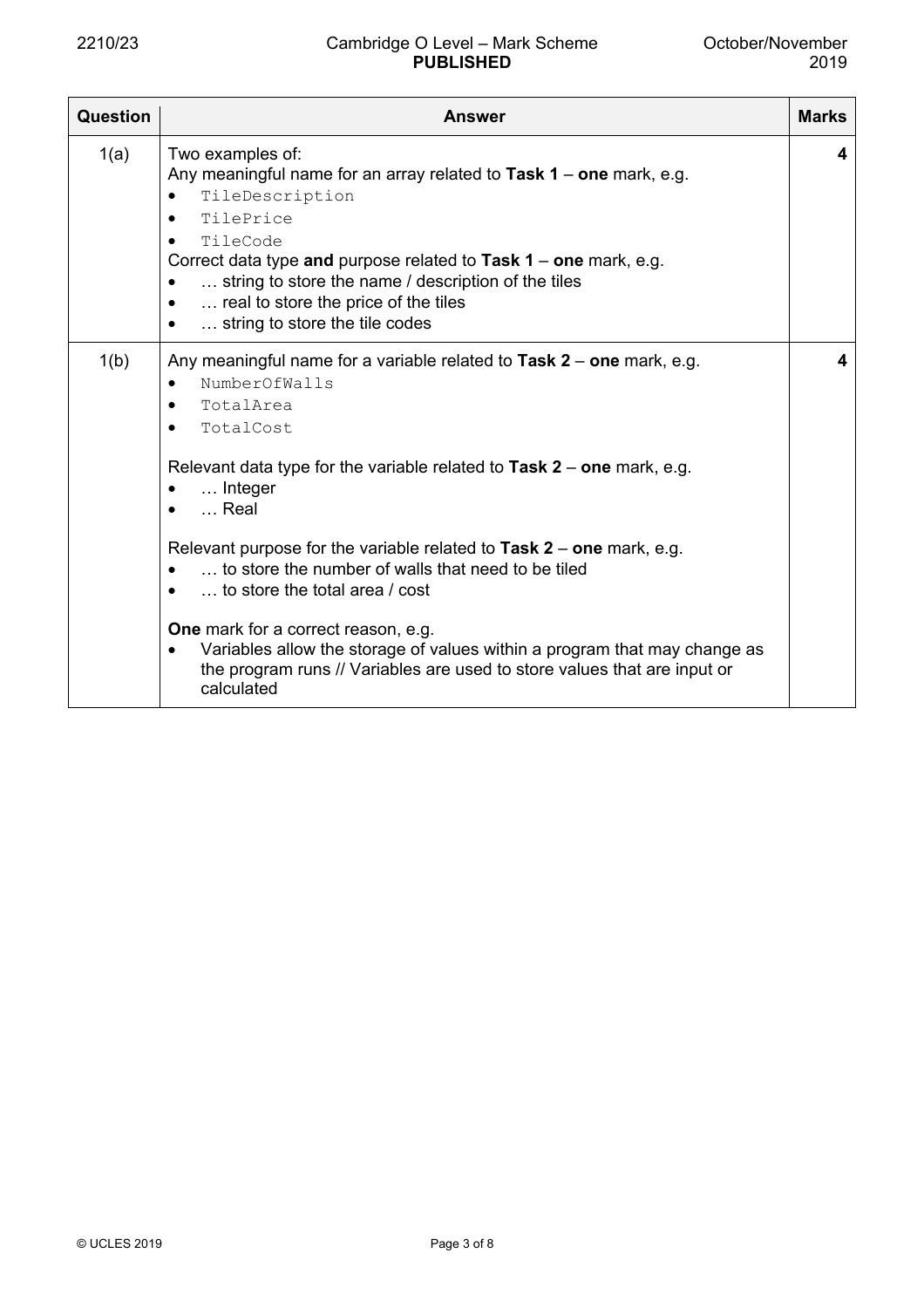| Question | <b>Answer</b>                                                                                                                                                                                                                                                                                                                                                                                                                                                                                                                                                          |   |  |  |  |
|----------|------------------------------------------------------------------------------------------------------------------------------------------------------------------------------------------------------------------------------------------------------------------------------------------------------------------------------------------------------------------------------------------------------------------------------------------------------------------------------------------------------------------------------------------------------------------------|---|--|--|--|
| 1(c)     | <b>Six from:</b><br>MP1<br>Input for height and width of the wall to tile and tile code<br>MP2<br>Prompts for all inputs seen<br>MP3<br>Validation of height and width<br>MP4<br>Reasonable attempt at validation of tile code<br>MP5<br>Calculation of the area of the wall<br>MP6<br>Calculation of the number of boxes rounded up<br>MP7 Looking up the cost of the tiles<br>MP8 Calculation of the cost of the boxes of the tiles<br>MP9<br>Output of area of the wall, the number of boxes and cost of tiles<br>needed<br>MP10 Appropriate message(s) with output | 6 |  |  |  |
|          | Example algorithm<br><b>REPEAT</b><br>OUTPUT "Please enter height of wall "<br>INPUT Height<br>UNTIL Height $> 0$                                                                                                                                                                                                                                                                                                                                                                                                                                                      |   |  |  |  |
|          | <b>REPEAT</b><br>OUTPUT "Please enter width of wall "<br>INPUT Width<br>UNTIL Width > 0                                                                                                                                                                                                                                                                                                                                                                                                                                                                                |   |  |  |  |
|          | REPEAT<br>Found $\leftarrow$ FALSE<br>Counter $\leftarrow$ 0<br>REPEAT<br>OUTPUT "Please enter tile identification code "<br>INPUT MyTileId<br>IF MyTileId = TileCode (Counter)<br>THEN<br>$MyCost \leftarrow \text{TilePrice}(\text{Counter})$<br>Found $\leftarrow$ TRUE<br>ENDIF<br>Counter $\leftarrow$ Counter + 1<br>UNTIL Found OR Counter = $10$<br>UNTIL Found                                                                                                                                                                                                |   |  |  |  |
|          | Area $\leftarrow$ Height * Width<br>NoBoxes $\leftarrow$ Int (Round (Area + 0.5))<br>// Rounds up to nearest Integer<br>TotalPrice ← NoBoxes * MyCost<br>OUTPUT ("Area of wall is ", Area, " metres")<br>OUTPUT ("Number of boxes of tiles is ", Area, " NoBoxes)<br>OUTPUT ("Cost of Tiles is ", TotalPrice, " dollars"                                                                                                                                                                                                                                               |   |  |  |  |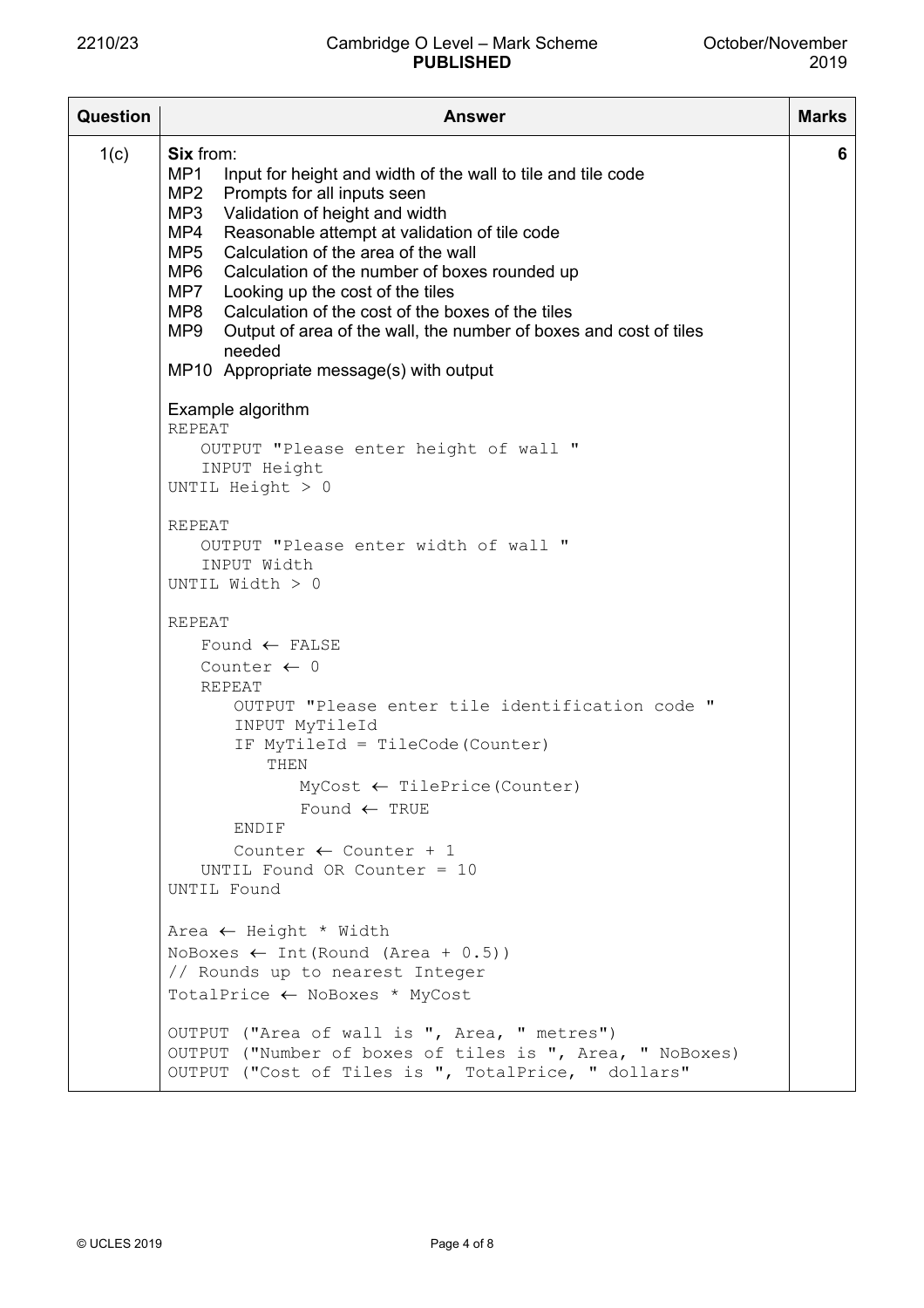| <b>Question</b> | Answer                                                                                                                                                                                                                                                                                                                                                                                                                                                                                                                                                                                       | <b>Marks</b> |
|-----------------|----------------------------------------------------------------------------------------------------------------------------------------------------------------------------------------------------------------------------------------------------------------------------------------------------------------------------------------------------------------------------------------------------------------------------------------------------------------------------------------------------------------------------------------------------------------------------------------------|--------------|
| 1(d)            | <b>Three from:</b><br>Adding an extra user input for number of walls<br>using this value as a loop counter<br>so that separate inputs of height and width can be made for each wall<br>Calculating a running total for the final area using the results of the area<br>$\bullet$<br>calculation for each wall<br>Rounding the final area or using previously rounded areas for the final total<br>$\bullet$<br>Displaying with a suitable message final area, final number of boxes of tiles<br>required and final cost<br>If only program statements given with no explanation, zero marks. | 3            |
| 1(e)            | Three from:<br>Check that only numbers are accepted // type check<br>$\bullet$<br>Check that the values are within boundaries // range check<br>$\bullet$<br>Check that a value has been entered // presence check<br>$\bullet$<br>Using an IF / conditional statement<br>$\bullet$<br>Identification of suitable lower value / acceptable value<br>$\bullet$<br>Identification of suitable upper value / unacceptable value<br>$\bullet$<br>Alerting the user with an error message if the input is unacceptable<br>$\bullet$                                                               | 3            |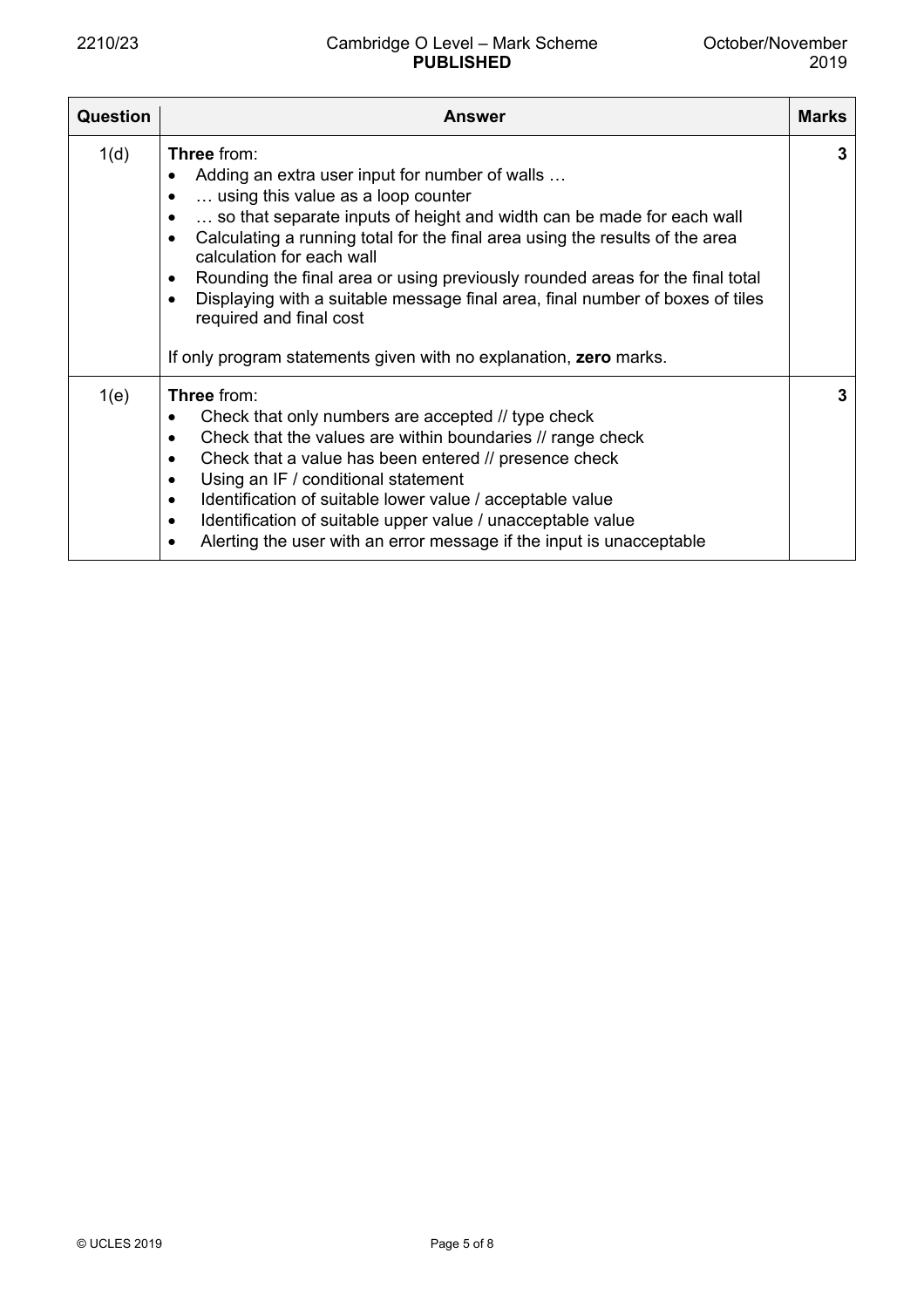| <b>Question</b> | <b>Answer</b>                                                                                                                                                                                                                                            | <b>Marks</b> |
|-----------------|----------------------------------------------------------------------------------------------------------------------------------------------------------------------------------------------------------------------------------------------------------|--------------|
| 2               | <b>Two from</b><br>Sub-program / system not the whole program / system<br>$\bullet$<br>To perform a frequently used operation within a program<br>$\bullet$<br>That can be called when needed<br>$\bullet$<br>That can be reused by another program<br>٠ | $\mathbf{2}$ |

| <b>Question</b> |                          | <b>Answer</b>                                      | <b>Marks</b> |
|-----------------|--------------------------|----------------------------------------------------|--------------|
| 3               | $\overline{\phantom{a}}$ | FOR ( TO  NEXT) loop                               | 2            |
|                 |                          | WHILE ( DO  ENDWHILE) loop<br>REPEAT ( UNTIL) loop |              |
|                 |                          |                                                    |              |

| Question | <b>Answer</b>                                                                                                                                                                                                                                                                                                                                                                                                                                   | <b>Marks</b> |  |  |  |  |
|----------|-------------------------------------------------------------------------------------------------------------------------------------------------------------------------------------------------------------------------------------------------------------------------------------------------------------------------------------------------------------------------------------------------------------------------------------------------|--------------|--|--|--|--|
| 4(a)     | Conditional / selection statement                                                                                                                                                                                                                                                                                                                                                                                                               |              |  |  |  |  |
| 4(b)     | <b>Four</b> from:<br>MP1<br>CASE statement with identifier Response<br>MP2 Correct structure used for choices<br>MP3  correct statements used for choices<br>MP4 OTHERWISE and correct statement<br>MP5 Single ENDCASE included<br>e.g.<br>CASE OF Response // CASE Response OF<br>$1: X \leftarrow X + Y$<br>$2: X \leftarrow X - Y$<br>$3: X \leftarrow X * Y$<br>$4: X \leftarrow X / Y$<br>OTHERWISE OUTPUT "No response"<br><b>ENDCASE</b> | 4            |  |  |  |  |

| Question | <b>Answer</b> |                             |                |        |        |              | <b>Marks</b>  |  |   |
|----------|---------------|-----------------------------|----------------|--------|--------|--------------|---------------|--|---|
| 5(a)     |               | First                       | Last           | UserIn | Middle | Found        | <b>OUTPUT</b> |  | 6 |
|          |               | 0                           | 16             |        |        | <b>FALSE</b> |               |  |   |
|          |               | 0                           | 16             | 10     | 8      | <b>FALSE</b> |               |  |   |
|          |               | 0                           | 7              | 10     | 3      | <b>FALSE</b> |               |  |   |
|          |               | $\overline{4}$              | $\overline{7}$ | 10     | 5      | <b>TRUE</b>  | <b>TRUE</b>   |  |   |
|          |               |                             |                |        |        |              |               |  |   |
|          |               |                             |                |        |        |              |               |  |   |
|          |               | One mark per correct column |                |        |        |              |               |  |   |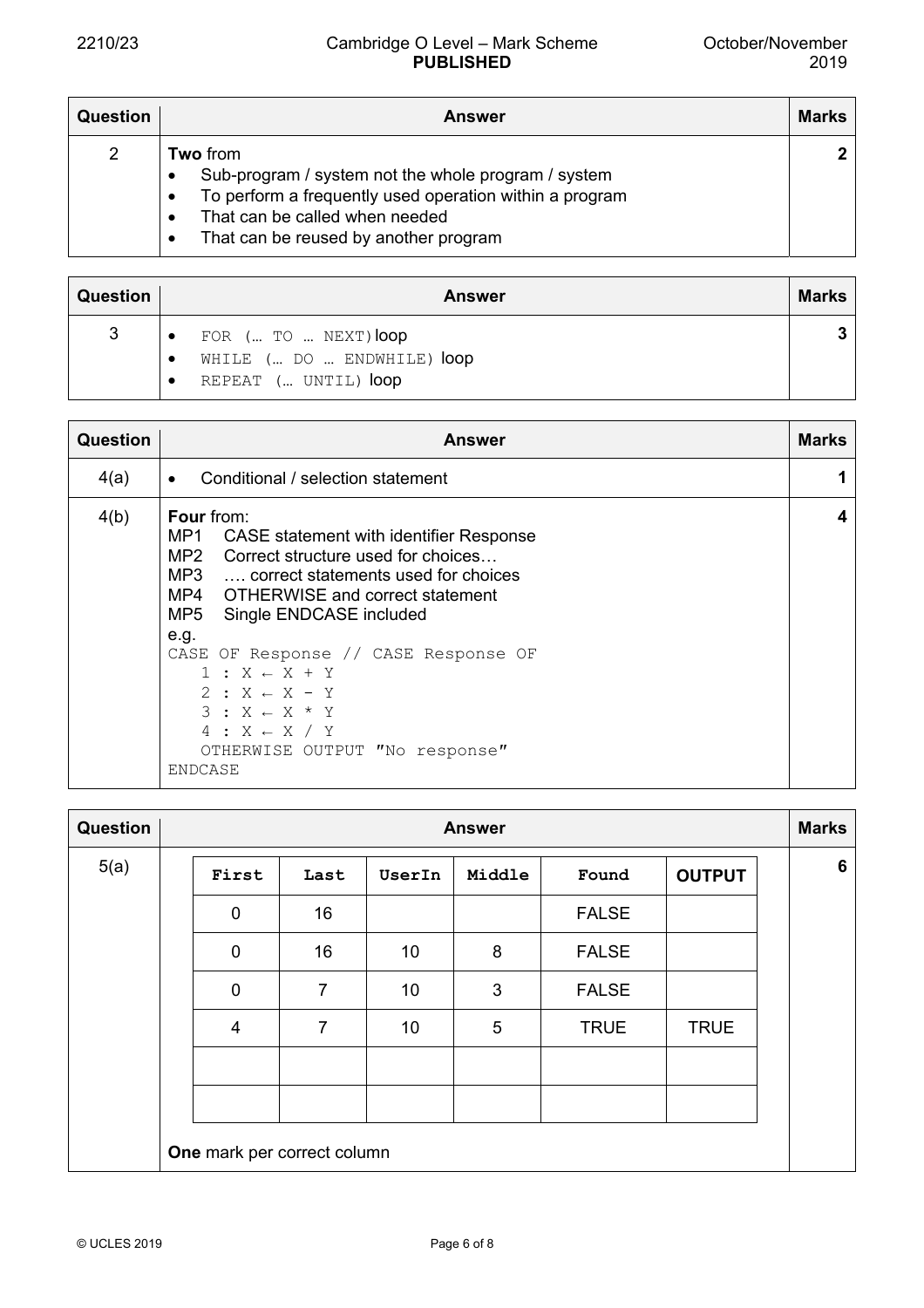| <b>Question</b> | Answer                                                                                   | <b>Marks</b> |
|-----------------|------------------------------------------------------------------------------------------|--------------|
| 5(b)            | Two from:<br>Search for the value input<br>$\bullet$<br>using an array<br>of sorted data |              |

| Question | <b>Answer</b>                                                                                    |                                                                   |  |  |  |  |
|----------|--------------------------------------------------------------------------------------------------|-------------------------------------------------------------------|--|--|--|--|
| $\,6\,$  | One mark for each correct symbol and name / description / example of use<br>(maximum four marks) |                                                                   |  |  |  |  |
|          | Symbol<br><b>Description of use</b>                                                              |                                                                   |  |  |  |  |
|          |                                                                                                  | Terminator $-$ start / end the<br>flowchart                       |  |  |  |  |
|          |                                                                                                  | Process - to show calculations,<br>etc.                           |  |  |  |  |
|          |                                                                                                  | Input / Output                                                    |  |  |  |  |
|          |                                                                                                  | Decision - to show condition                                      |  |  |  |  |
|          |                                                                                                  | Continuation - to extend the<br>flowchart and allow it to join up |  |  |  |  |